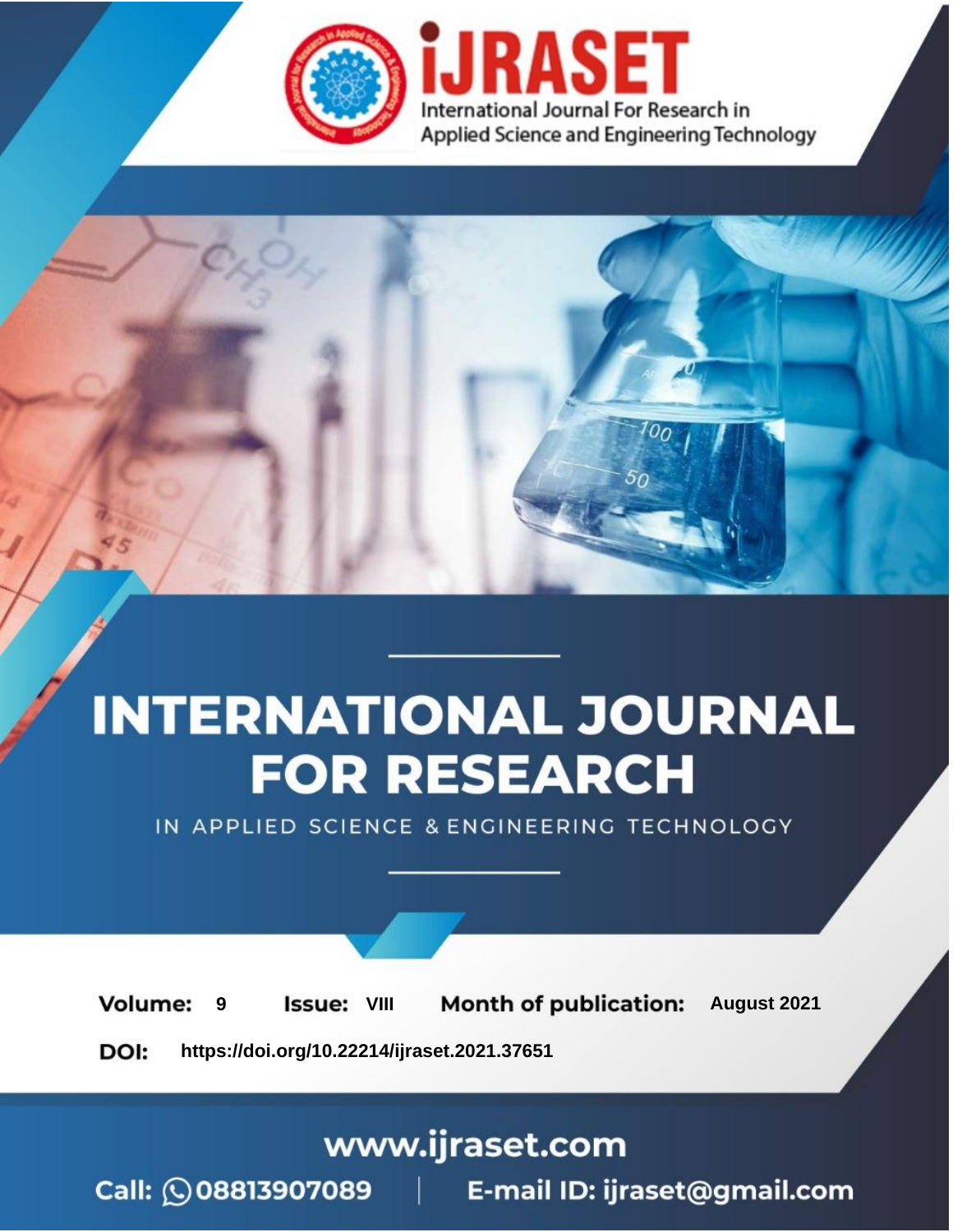

### **A Review on DC Microgrid and Decentralized Approach**

Mahesh Abdare<sup>1</sup>, Aditi Karvekar<sup>2</sup>

*<sup>1</sup>PG Student, Department of Electrical Engineering (M.Tech Control System) <sup>2</sup>Assistant Professor, Department of Electrical Engineering, Walchand College of Engineering, Sangli-416415, India*

*Abstract: DC Microgrid is going to be a very important part of the Distribution system soon. The given circumstances have forced us to find how to utilize renewable energy sources in the integration to increase its reliability in our day-to-day life. This paper gives a good idea of the DC Microgrid and various methods being used for the controlling part of it. As day by day cost incurred in renewable energy generation is decreasing, we need to find out significant parts where this kind of DC Microgrid can be utilized to provide electricity in all parts of the country. Keywords: DGUs, ImGs, DMA, OXD, DC Microgrid.*

#### **I. INTRODUCTION**

In recent advancements, renewable energy is getting popular in India due to the rise in charges from distribution companies. One of the concerns that arise in installing renewable sources is the management system needed for it. For this scenario, The DC Microgrid has been introduced, and it provides several advantages for efficiently integrating renewable energy sources into the supply chain. Even in islanding mode, microgrids can be considered self-sustained electric systems. India has a very diverse demography and microgrids can play a vital role in electrifying them. Considering traditional ways, renewable energy sources have different characteristics which are difficult to tackle. For this reason, we need to have an efficient way of connecting distributed generators. In the case of the centralized method, we have few disadvantages like a failure of the central unit leads to make the entire control inefficient. To consider the distributed control strategy, we have to take into consideration that it is based on the communication system. The delay caused in the communication system might become a reason for the losses. In an AC system, we have a decentralized method which is called as Droop method. In this method, circulating current can be decreased and good load sharing can be achieved. But in this method, we need to know the circuit parameters otherwise scalability can be an issue. Though the distributed generator droop control is considered as the popular method for implementation still there are some drawbacks. One of the drawbacks is based on sharing of the load as it is considered negligible impedances. Second is the voltage regulator which is hampered due to load. An alternative method has been introduced for paralleling the DC converter based on fully decentralized current control. In Droop control, the system has been modeled concerning Thevenin's equivalent but in the proposed method, it has converted to Norton's Equivalent. To generate the current reference, it uses the power available at the distributed generation as well as a voltage which shows the gap between the reference voltage and present voltage

#### **II. METHODOLOGY**

Microgrids are small-scale electrical networks that are disconnected from the main grid and can run independently. Microgrids offer increased dependability, lower electricity prices, and better integration of distributed sources, among other advantages. Moreover, rectifiers already give DC power to the majority of loads, therefore DC-linked load can operate more smoothly. As a result of their efficiency, economy, and dependability, DC microgrids will become the best alternative for the small local electricity sector soon.



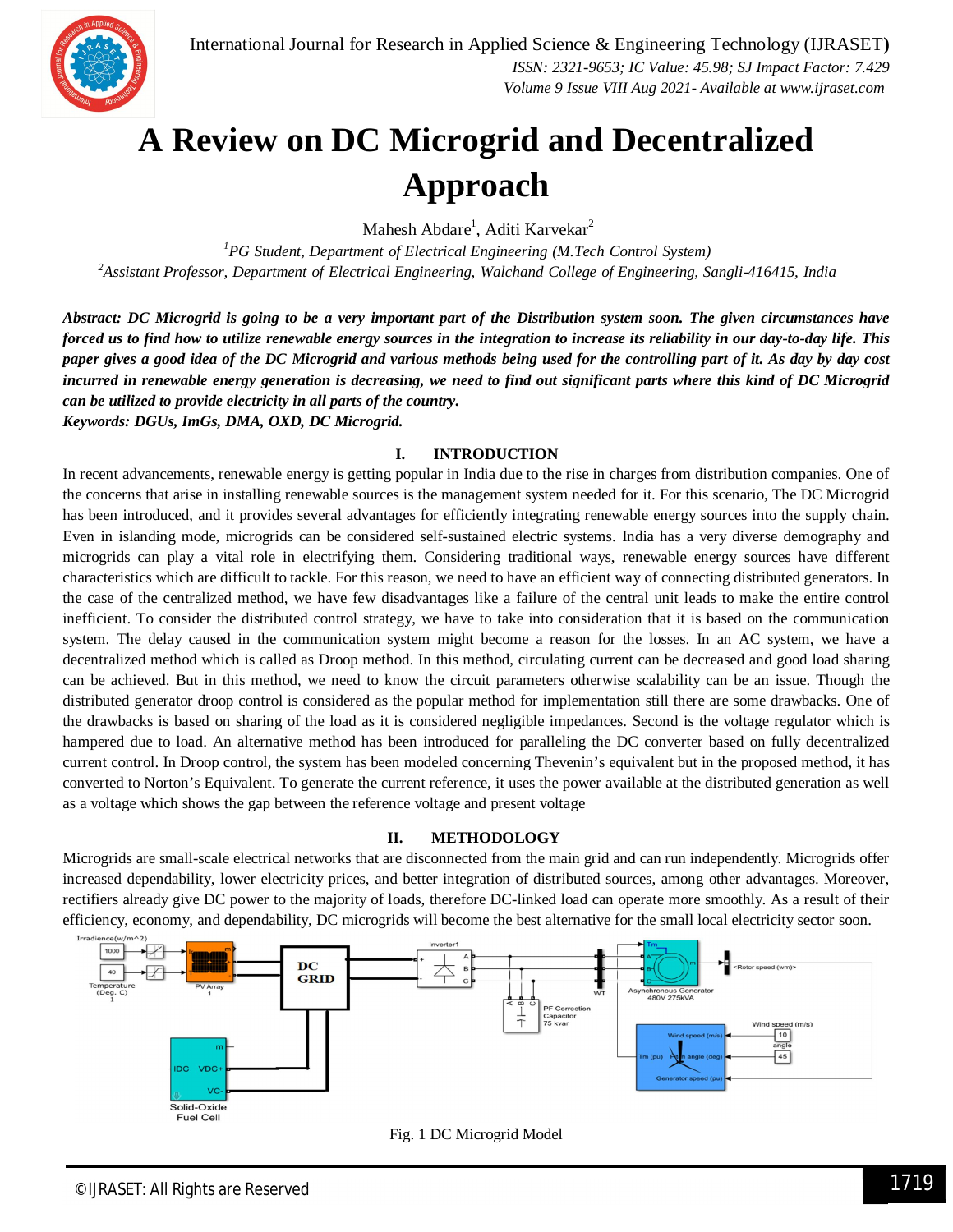

International Journal for Research in Applied Science & Engineering Technology (IJRASET**)**  *ISSN: 2321-9653; IC Value: 45.98; SJ Impact Factor: 7.429*

 *Volume 9 Issue VIII Aug 2021- Available at www.ijraset.com*

#### *A. General Control Scheme For Dc Microgrid*

This work proposes a control strategy for meeting the three basic needs of DC microgrid functioning in a wholly decentralized way. Matching the voltage at every DG's output to a reference voltage Vref is the first and most essential control goal. The second control purpose is to react proactively to the amount of input power and Microgrid loads, irrespective of many other parallel elements. Ultimately, the final control aim is to promote adequate current distribution to assure optimum power distribution and thermal management. In this part, the major components of the suggested control technique are presented. The Norton concept, depicted in Fig. 1 for the twin DGs scenario and recently updated for the n-instance, depicts the behavior of a power converter's endpoints when connected to a renewable energy source, limiting its reply between open and short circuit via the values of ISi and RNi. Also because the dielectric characteristics of the power circuit converter dictate ISi and RNi, it's assumed that RNi has a high operating value, whilst ISi can be given flexibly relying on the power source. A primarily closed-loop system for the DC microgrid is shown in Figure 2. The incorrect signal between a predetermined voltage reference for each DG's output, Vref, and the output voltage Vi is Vi = Vref –Vi. To establish the current reference INi for each converter in each DGi, the DCC block uses Vi and the power source connectivity PDGi. The coupling terms from other DGs and for the loads ILi affect each DGi, which are expressed by summing. As shown in the next subsection, the DCC is based on a switched current generator.



Fig.2 DC Microgrid Control Strategy

#### *B. Centralized Approach*

Figure 3 shows the centralized controller. In figure, the major portion shows the controller, non-moveable converter, and the DC Supply. The grid dc bus voltage is controlled by the master module, while the current is controlled by the slaves. Although the centrally managed load sharing, this control system has the disadvantage of requiring a fast communication link so because slave converters reference currents are provided by the master block. A broken communication link or a defective master block might bring the entire system to a halt. As a result, this system should be designed with some redundancy to avoid or lessen the likelihood of failure



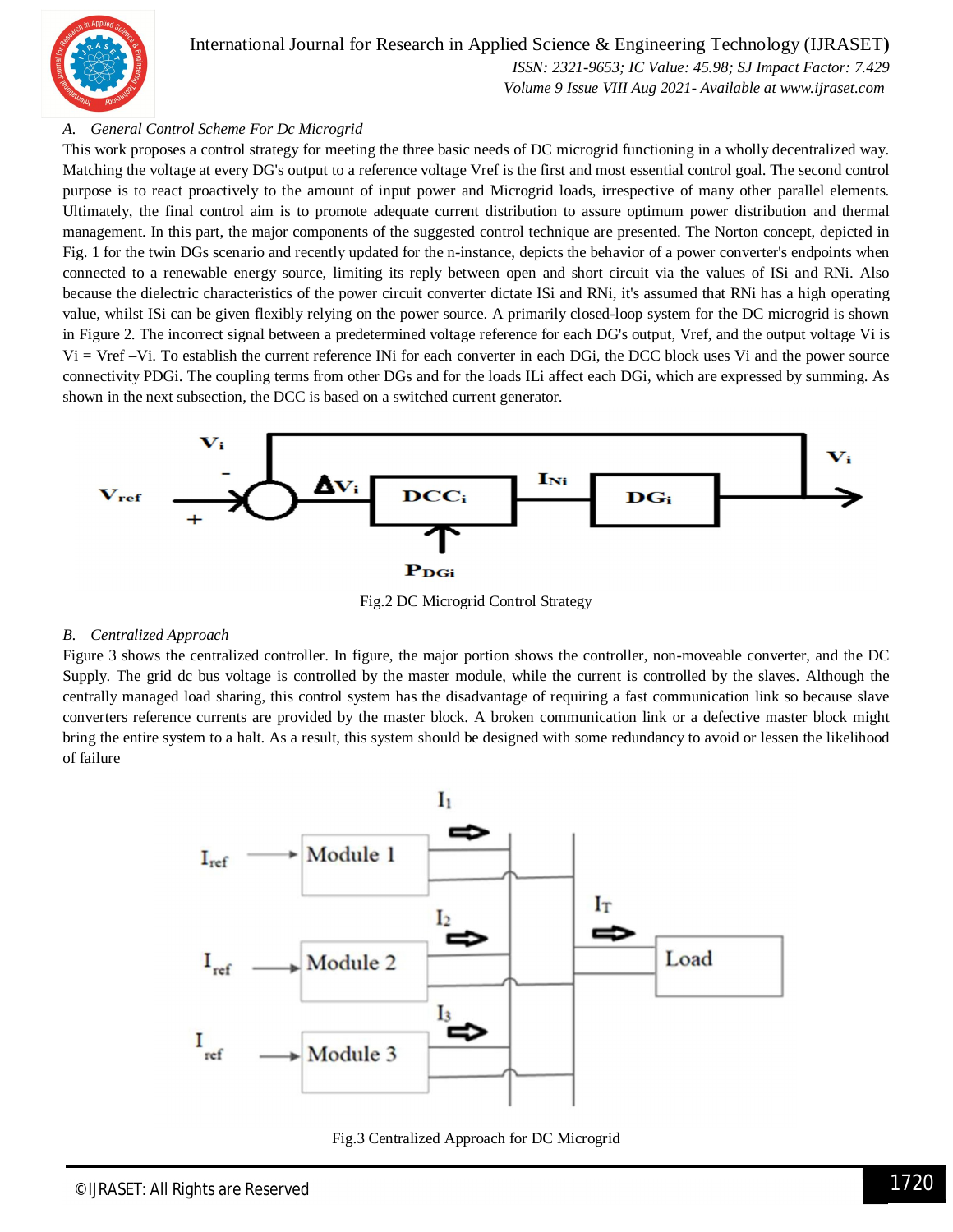

International Journal for Research in Applied Science & Engineering Technology (IJRASET**)**  *ISSN: 2321-9653; IC Value: 45.98; SJ Impact Factor: 7.429 Volume 9 Issue VIII Aug 2021- Available at www.ijraset.com*

#### *C. Decentralized Approach*

The voltage droop control technique is depicted in Figure 2 is a block diagram. Each droop controller simulates an impedance response, lowering the converter output voltage as the input current increases. This method encourages current sharing among paralleled converters in a dc microgrid without the use of a central controller. The voltage controller of the dc-dc converter is done using the PWM technique.



Fig. 4 Decentralized Approach for DC Microgrid

#### **III. RELATED WORK**

In the paper "A Decentralized Scalable Approach to Voltage Control of DC Islanded Microgrids." An innovative method is presented to connect all the islanded distributed generators. [1] The controller plays a vital role by setting all the distributed generators to a given set point. Offline controllers are set to operate in plug and play mode, which gives: 1) the ability to add/remove a DGU without affecting the stability of islanded microgrids considering the optimization problem; 2) in case one generator I have taken out then adjacent controllers are informed about their removal, and 3) in the same scenario their respective controllers are also provided with the information of the removal. Merely data from the associated DGU and lines associated with it is used in the synthesis of a local controller. As the ImG dimension expands or DGUs are changed, this ensures total scalability of control synthesis. Nonetheless, we essentially assure that the closed-loop system will remain within the set boundaries. By using the simulation we can assess the given controller performance. In this work, a decentralized approach is provided for maintaining the voltage stability of the microgrids. The key advantage of the suggested technique is that a very small number of the individual controller must be changed whenever DGUs must be plugged in or out. All the controllers must be provided with the linkage of a higher rank control layer to manage the power in the given flow. To this end, we'll see if and how principles from ImG secondary control may be applied to our situation. In this paper, "Distributed control of multi-time scale", DC microgrid based on ADRC N – source Hamiltonian concept controller for distributed controllers is proposed with a decentralized mode adaptive concept. [2] The droop control is widely used for the decentralized concept of microgrids. Droop controller can't decide whether to remove any source or not. These drawbacks can be removed with the help of a centralized controller to provide optimization in the system. A centralized controller provide optimization in the system. A centralized controller will not be able to deal with the failure in the main controller. The given system fills the difference between the droop control which is the traditional method and the centralized controller by providing a system away to help a particular system to maintain the fluctuations between the source and load, along with reducing centralized control's communication requirements, thereby increasing resiliency and scalability. The DMA's result is evaluated to that of a centralized optimal energy destruction power distribution approach and a Hamiltonian-based droop control architecture when it is ready to use.[3] Ultimately, the suggested decentralized, mode-adaptive technique is demonstrated to be an optimal and realistic alternative from both droop control and centralized control schemes for a significantly huge number of converters providing a microgrid. In the paper, "AC versus DC distribution systems: Did we get It right?" We now have a primarily AC electrical distribution system, with an engineering foundation that dates back over a century. [4] Because air conditioning distribution networks have functioned successfully, we should evaluate what opportunities we have seized or declined as a result of their dominance regularly. It need to verify the various benefits of adding a little bit of the DC distributed generator in the existing AC system. This paper provides the key benefits of the current AC system over the DC system. This study will concentrate on premise distribution and low-voltage distribution systems. It gives a brief idea of the cost incurred in the working of AC as well as DC system architecture In the study conducted it has been determined that the DC system is having poor efficiency of conversion than the AC system. With this condition, if houses or societies are powered by Fuel Cells then it might match the cost of the AC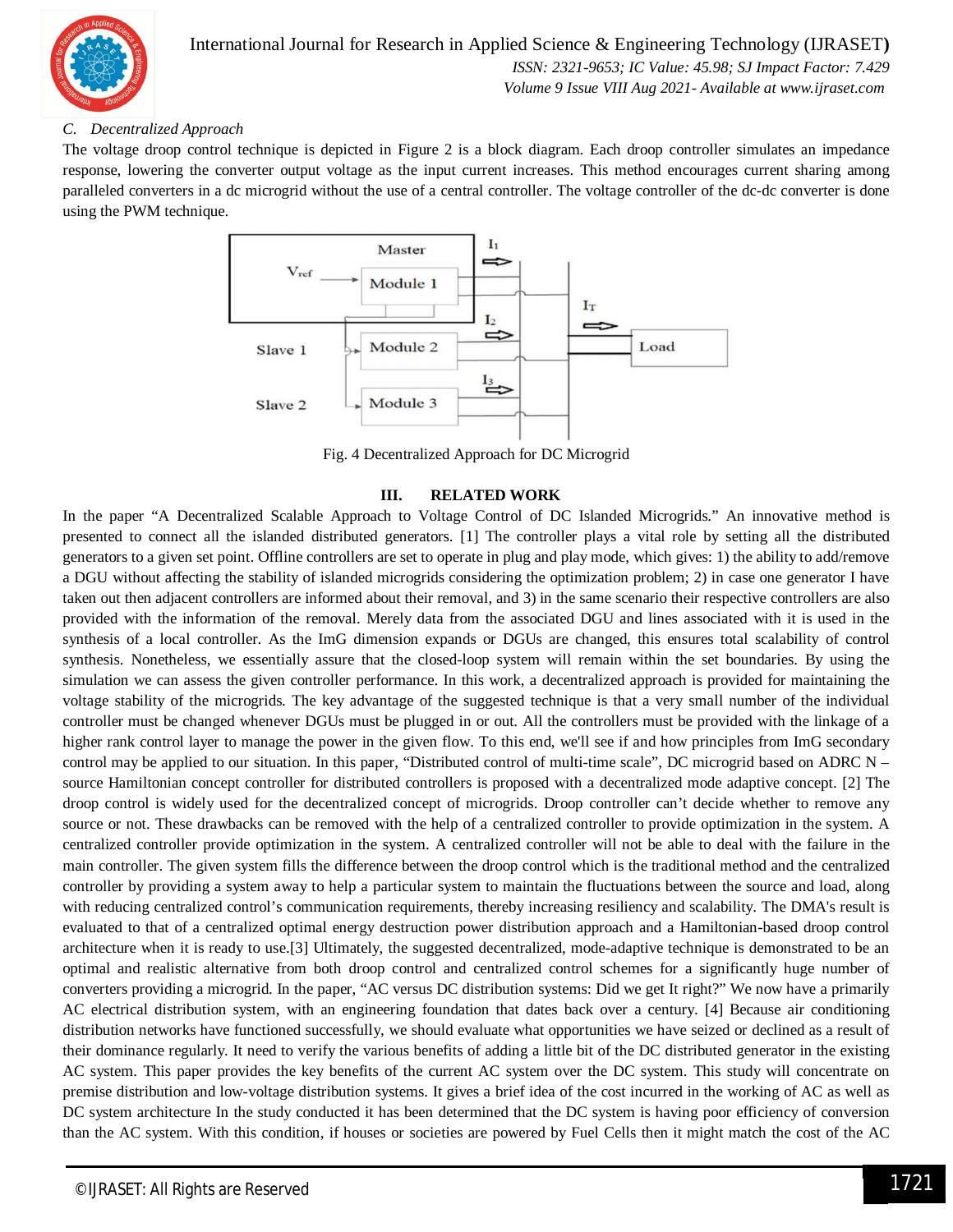

#### International Journal for Research in Applied Science & Engineering Technology (IJRASET**)**

 *ISSN: 2321-9653; IC Value: 45.98; SJ Impact Factor: 7.429 Volume 9 Issue VIII Aug 2021- Available at www.ijraset.com*

system. The framework has been laid for evaluating low voltage and premise power distribution networks that are both dc and ac. The benefits of both ac and dc systems were discussed, as well as just a few current issues that may have an impact on the commercial inclusion of dc distribution into our existing power systems. We looked at how series converting losses might affect the feasibility of premise dc distribution after incorporating the results of a study that revealed conductor losses in manufacturing premise ac and dc distribution systems. To provide a complete evaluation of such fictitious energy systems, a standardized technique was developed. Due to inefficiencies of the combination transformer rectifier able to transform bulk ac power to premise dc electricity, it was thought that using home dc distribution solely would have been unnecessary. However, negligible conversion losses have been demonstrated for fuel cells or other local dc generation that provides visibility into a premise dc bus. This was especially true when comparing to a basic dc generator which had to convert its energy to ac almost quickly. Lower voltage microgrids are widely used to power critical loads like data centers and distant communication devices. As a result, to support possible load demand rises, redundancy and enough energy capacity are required. This is accomplished by raising the number of distributed energy storage units in the energy storage system. When scattered energy storage units are employed, microgrid control becomes more challenging because stored energy must be decided to dodge deep discharge or overpricing from one of the energy storage units. To lessen voltage variance on the common dc link, the simulated resistance is also modified. Since these units are selfcontrolled just using local variables, the Microgrid can operate even without the utilization of communication systems. The hardware in the loop research shows the feasibility of the proposed technique. The suggested use of such a fuzzy control method to adjust the simulated resistance guarantees that the stored energy balance is maintained and that voltage variation is kept to a minimum. [5] Additionally, this method is flexible, adjustable, and does not require centralized control. When a new energy storage unit needs to be updated to the microgrid, it can be used with little alterations. Furthermore, when compared to traditional methods, the suggested model results in rapid charge in the batteries. Moreover, it is shown that the fuzzy controller prioritizes the stored energy balance, and once the stored energy balance is achieved, the fuzzy controller maintains to manage the voltage deviation. Because dc voltage is utilized for bus signaling, it's vital to note that a steady-state error is always desired in the dc bus. In general, the FIS proposed in this study has demonstrated its utility in addressing various control objectives. Another advantage of the fuzzy controller is that it is simple to scale the same FIS to different Rd values. Furthermore, the microgrid can run reliably in a variety of settings without the use of communications. An overview of current improvements in DC power systems is offered in the publication "DC microgrids and distribution systems: An overview. "Researchers explored numerous of the concerns that need to be considered during this transition interval from present conventional power systems to modern smart grids containing DC microgrids, due to the greatly increased interest that DC power systems have recently gained." These researchers focused their efforts on determining the feasibility of implementing DC distribution in a given application, as well as various design-related issues of DC distribution, such as the system architecture or voltage level, and the challenges involved with DC power system protection. In the given work categorized, presented, discussed, and assessed these research efforts. This study provided a comprehensive overview of research on DC systems as well as the given various DC microgrids. It can be considered as a true measure and seeing where we sit and what we all need to continue pushing forward with these efficient, smart, environmentally sustainable, and budget DC power systems. With this perspective, it is plausible to conclude that the viability of embracing DC systems has now become obvious, especially in light of advanced power electronics technology. The choice of DC system voltage, modeling, and grounding have all been extensively studied. Nevertheless, because this is a very interesting subject of research, there still is a great of remains to be undertaken. A whole system design, comprising all of its practical features and effects, must be properly investigated. a little more is necessary to conduct much more complete research into the DC equipment that was originally designed for AC operation. Scientific investigations could concentrate on DC power system structure and architectures to satisfy the special needs of various loads, such as pulse loads. Hierarchy Control—A Basic Strategy to Standardization for Droop-Controlled AC and DC Microgrids Microgrids (MGs) are essential parts for ensuring optimum and distributed energy resources, as well as distributed energy storage systems, in both AC and dc configurations.[6] Efforts were made to standardize these MGs during the last several years. This work presents centralized structures created from ISA-95 and electrical forecasting guidelines to give MGs intelligence and adjustability in this regard. The suggested hierarchical control system has three levels: 1) The primary control uses the droop approach, which includes an output-impedance virtual loop; 2) the secondary control allows the primary control to restore deviations, and 3) the tertiary control handles power flow between the MG and the external electrical distribution system. The feasibility of the suggested technique is demonstrated using results from a hierarchical-controlled MG. This paper provided a broad technique for hierarchical control for MGs. The hierarchical control is handled by ISA-95. Three levels of control are used to both ac and dc MGs. Mostly on one end, the control system of ac MG is comparable to that of a large-scale power system, ac grid, emphasizing the correlation between the two.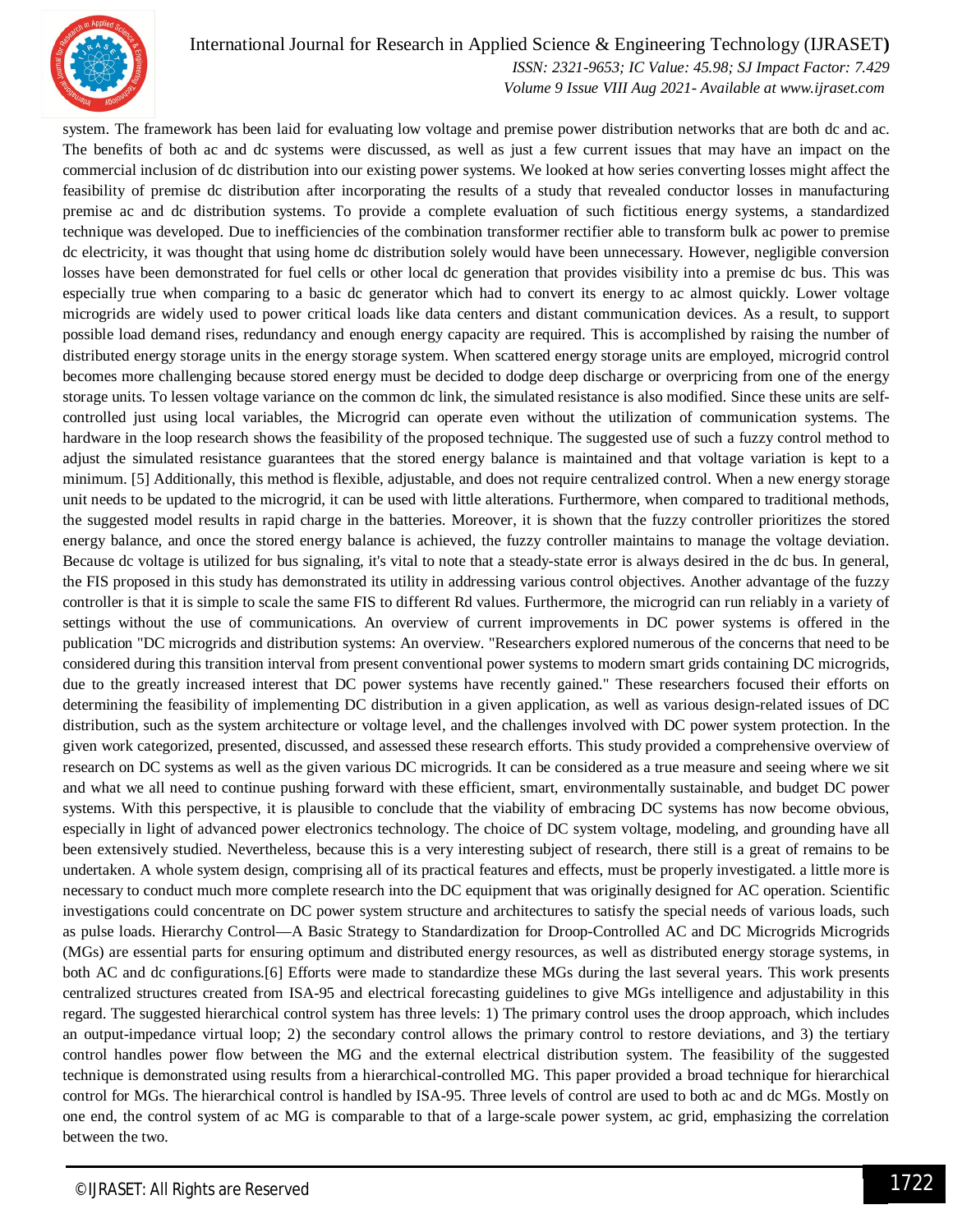

International Journal for Research in Applied Science & Engineering Technology (IJRASET**)**  *ISSN: 2321-9653; IC Value: 45.98; SJ Impact Factor: 7.429*

 *Volume 9 Issue VIII Aug 2021- Available at www.ijraset.com*

Hierarchical control of dc MGs, on the other hand, gives new features that can be useful in distributed power systems activities such as communications and dc-voltage networks. As a consequence, flexible MGs may be built that can provide full ac or dc communication with the ac or dc distribution model while also controlling power flow from the MG to all these systems.[7] Additionally, these MGs can operate for both island and stiff-source-connected states, with a smooth transition in between two. This proposed approach can be used to connect several microgrids, leading to an SG. In this method, the tertiary control might operate as the cluster's primary control by providing high-level inertias to link more MGs. In this aspect, MGs will operate like just a voltage source with high inertias. As an outcome, the cluster tier's secondary control may transmit all the references with each cluster of MGs to recover frequency and amplitude. Lastly, the tertiary group control can then either determine the active and reactive power that this group will provide or serve as the main controller to link other groups. As a consequence, the control structure could be scaled as desired. The system becomes much more adaptive and expandable as a result of this strategy, permitting it to include an increasing number of MGs with needing to alter the regional hierarchical control scheme with each MG.

#### **IV. CONCLUSION**

From the above discussion, the bottom line is the DC Microgrid plays a vital role in the distribution system as well. The various methods give a brief idea about how we can utilize the system with the best efficiency. As the scarcity of nonrenewable energy is among us, we need to find out other renewable options which can help us in the generation of electricity. The decentralized approach also provides a good idea of why one should opt for it. The main reason is it doesn't hamper the whole system whenever a small fault occurs. The maintenance of such a system is easy and of great reliability. Integration of renewable sources is going to play an important role shortly. By this, we can understand how much importance is DC Microgrid is going to get soon.

#### **REFERENCES**

- [1] M. Tucci, S. Riverso, J. C. Vasquez, J. M. Guerrero, and G. Ferrari- Trecate, "A decentralized scalable approach to voltage control of DC islanded microgrids," IEEE Transactions on Control Systems Technology, vol. 24, no. 6, pp. 1965–1979,2016.
- [2] N. Yang, F. Gao, D. Paire, A. Miraoui, and W. Liu, "Distributed control of multi-time scale DC microgrid based on ADRC," IET Power Electronics, vol. 10, no. 3, pp. 329 337, 2017.
- [3] M. D. Cook, G. G. Parker, R. D. Robinett, and W. W. Weaver, "Decentralized mode adaptive guidance and control for DC microgrid," IEEE Transactions on Power Delivery, vol. 32, no. 1, pp. 263–271, Feb2017.
- [4] D. J. Hammerstrom, "AC versus DC distribution systems: Did we get It right?" in IEEE Power Engineering Society General Meeting, 2007, pp. 1–5.
- [5] N. L. Diaz, T. Dragievi, J. C. Vasquez, and J. M. Guerrero, "Intelligent distributed generation and storage units for DC microgrids: A new concept on cooperative control without communications beyond droop control," IEEE Transactions on Smart Grid, vol. 5, no. 5, pp. 2476–2485, Sept 2014
- [6] J. M. Guerrero, J. C. Vasquez, J. Matas, L. G. de Vicu˜na, and M. Castilla, "Hierarchical control of droop-controlled AC and DC microgrids: a general approach toward standardization," IEEE Transactions on Industrial Electronics, vol. 58, no. 1, pp. 158–172, 2011.
- [7] A. T. Elsayed, A. A. Mohamed, and O. A. Mohammed, "DC microgrids and distribution systems: An overview," Electr. Power Syst. Res., vol. 119, pp. 407– 417, Feb. 2015.